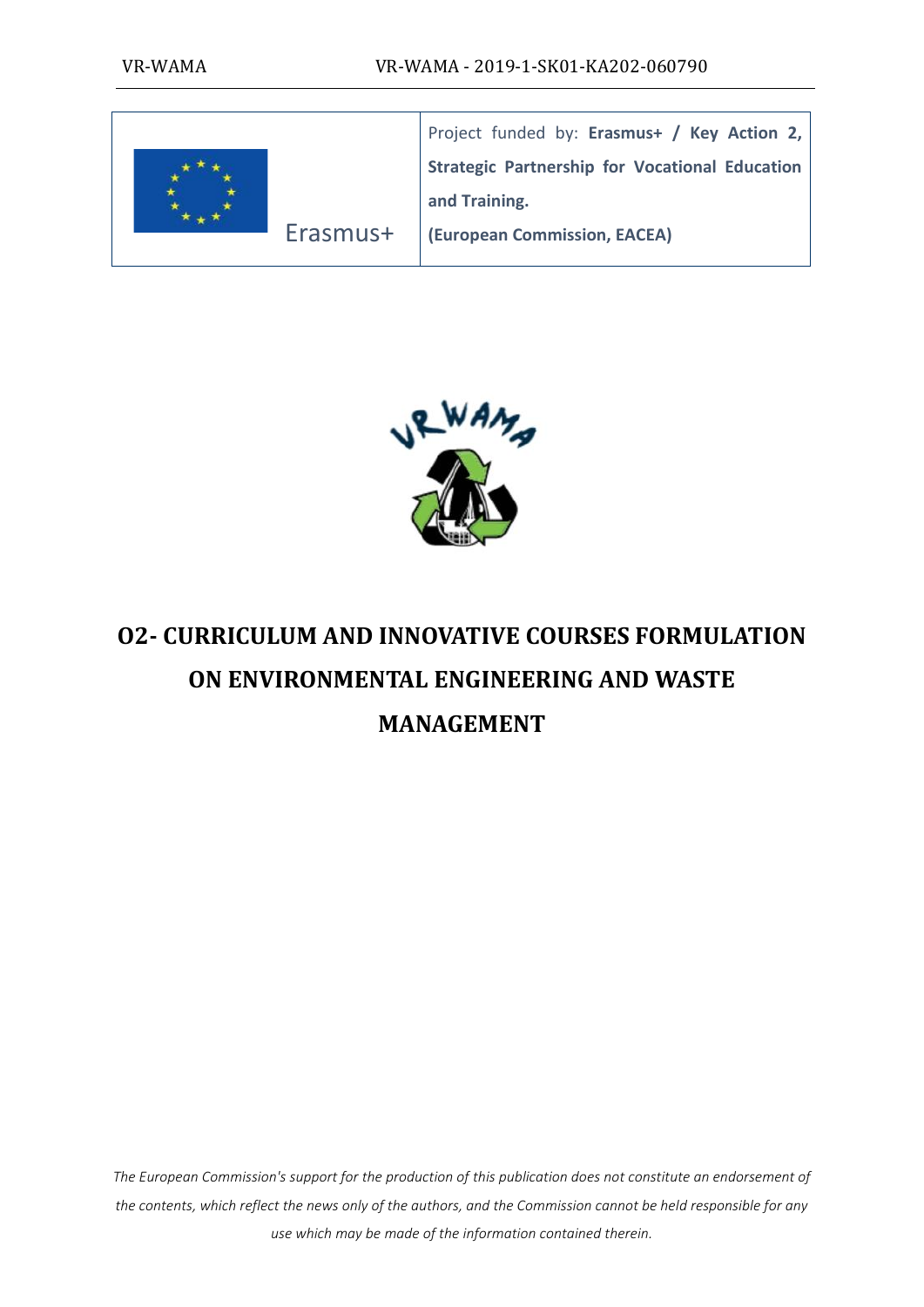## **1 Curriculum Development Methodology and Template**

The Curriculum Template follows the structure and methodology that will be the most effective for determining the VR WAMA courses that will be prepared, describing the general outlines for each one and also the different learning topics that will be covered in each one. Following factors will be consider:

- **Planned types, learning activities and teaching methods** the following teaching and learning activities can be adapted and used in a range of course target  $groups<sup>1</sup>$ :
	- o Concept mapping;
	- o Participatory Learning in Action (PLA) Techniques;
	- o Questioning;
	- o Formative quizzes;
	- o Problem-solving;
	- o Debates;
	- o Role-plays;
	- o Freewriting;
	- o Small group activities;
	- Social media activities (Facebook, Twitter, Youtube);
- **Teaching hours** the precise timing is very important part of the course design. During the syllabus development is very important to consider a time necessary for active learning and for learners to complete major assignments and prepare for exams.
- **Mode of delivery** the course content can be delivered in a variety of ways. However, the following innovative methods are required<sup>2</sup>:
	- o *blended learning*, which encompasses a wide variety of designs, including:
		- technology enhanced learning (e.g. using pdf files or ppt presentations);

```
1 Additional reading:
```
<sup>2</sup> Additional reading:

[http://www.fctl.ucf.edu/TeachingAndLearningResources/CourseDesign/Assessment/content/101\\_Tips.](http://www.fctl.ucf.edu/TeachingAndLearningResources/CourseDesign/Assessment/content/101_Tips.pdf) [pdf](http://www.fctl.ucf.edu/TeachingAndLearningResources/CourseDesign/Assessment/content/101_Tips.pdf)

<https://www.uwc.ac.za/TandL/Pages/TandL-Activities.aspx>

<http://www.tonybates.ca/2015/02/03/deciding-on-modes-of-delivery/>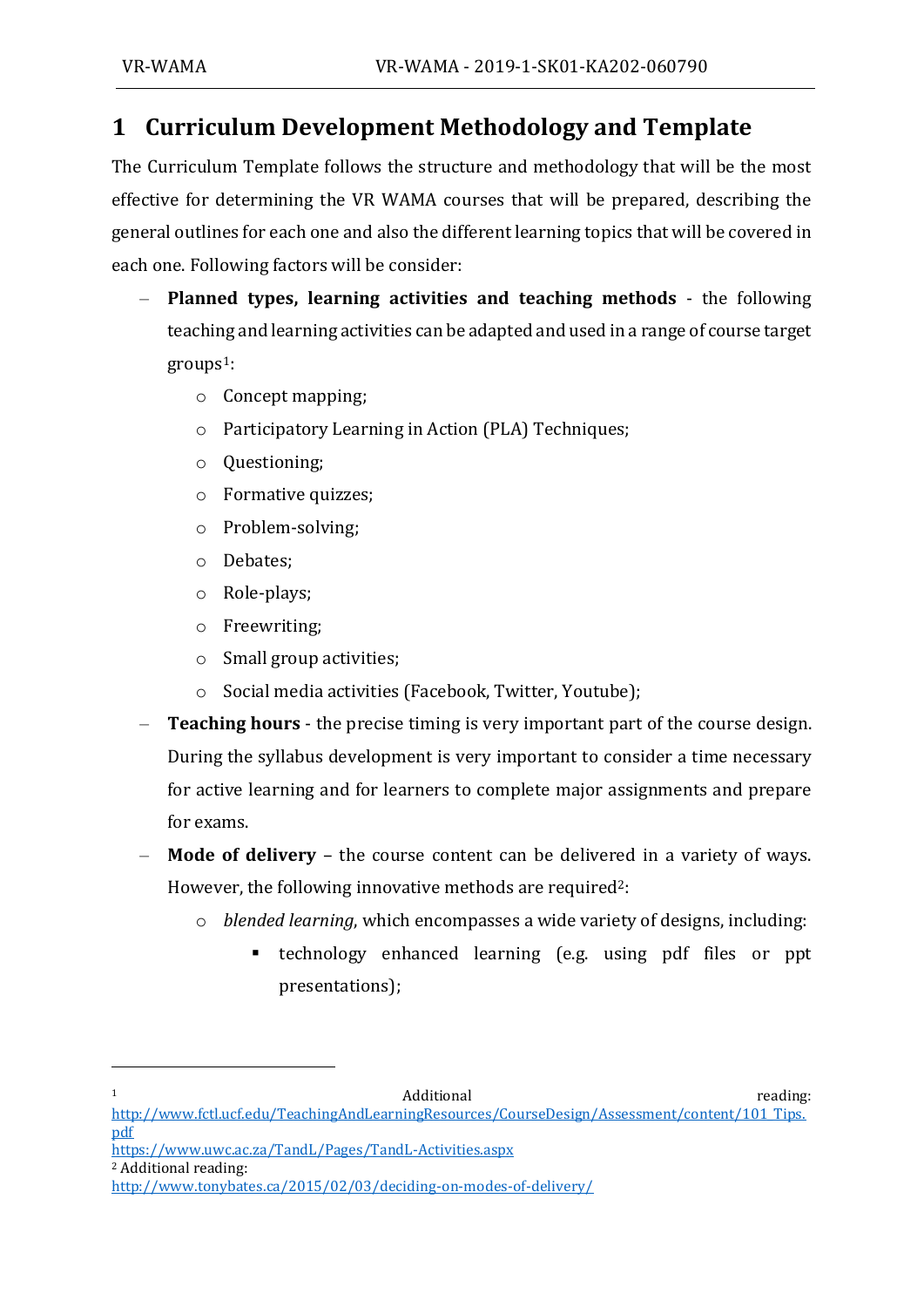- learning management systems as a support tool for face-to-face teaching and for storing learning materials and online discussion;
- o *online eLearning*, as a form of distance learning, with no face-to-face teaching, including:
	- courses for credits or non-credit courses, offered online and cover the relevant content, assessments, self-testing tools etc.;
	- fully open courses, such as MOOCs;
	- open educational resources, which can serve as supporting materials for teaching and learning.
- **EQF level** The European Qualifications Framework (EQF) acts as a translation device to make national qualifications more readable across Europe, promoting workers' and learners' mobility between countries and facilitating their lifelong learning. The EQF aims to relate different countries' national qualifications systems to a common European reference framework. Individuals and employers will be able to use the EQF to better understand and compare the qualifications levels of different countries and different education and training systems. Since 2012, all new qualifications issued in Europe carry a reference to an appropriate EQF level3.
- **Assessment methods**<sup>4</sup> the selection of appropriate assessment methods depends on factors like as planned learning outcomes, level of study, target groups of learners and their skills, knowledge and area of expertise, available resources, and delivery mode of the course and so on. Examples of assessment methods:
	- o Case studies;
	- o Examination;
	- o Multiple-choice tests;
	- o Practical project;
	- o Self-assessment.
- **Course objectives & Learning outcomes of the course unit** course objectives clearly describe what you intend course participants to learn by the end of the

<sup>3</sup> Additional reading:

[https://en.wikipedia.org/wiki/European\\_Qualifications\\_Framework](https://en.wikipedia.org/wiki/European_Qualifications_Framework) <sup>4</sup> Additional reading: <http://facultyinnovate.utexas.edu/teaching/assess-learning/methods-overview> [http://www.learningandteaching.info/teaching/assess\\_form.htm](http://www.learningandteaching.info/teaching/assess_form.htm)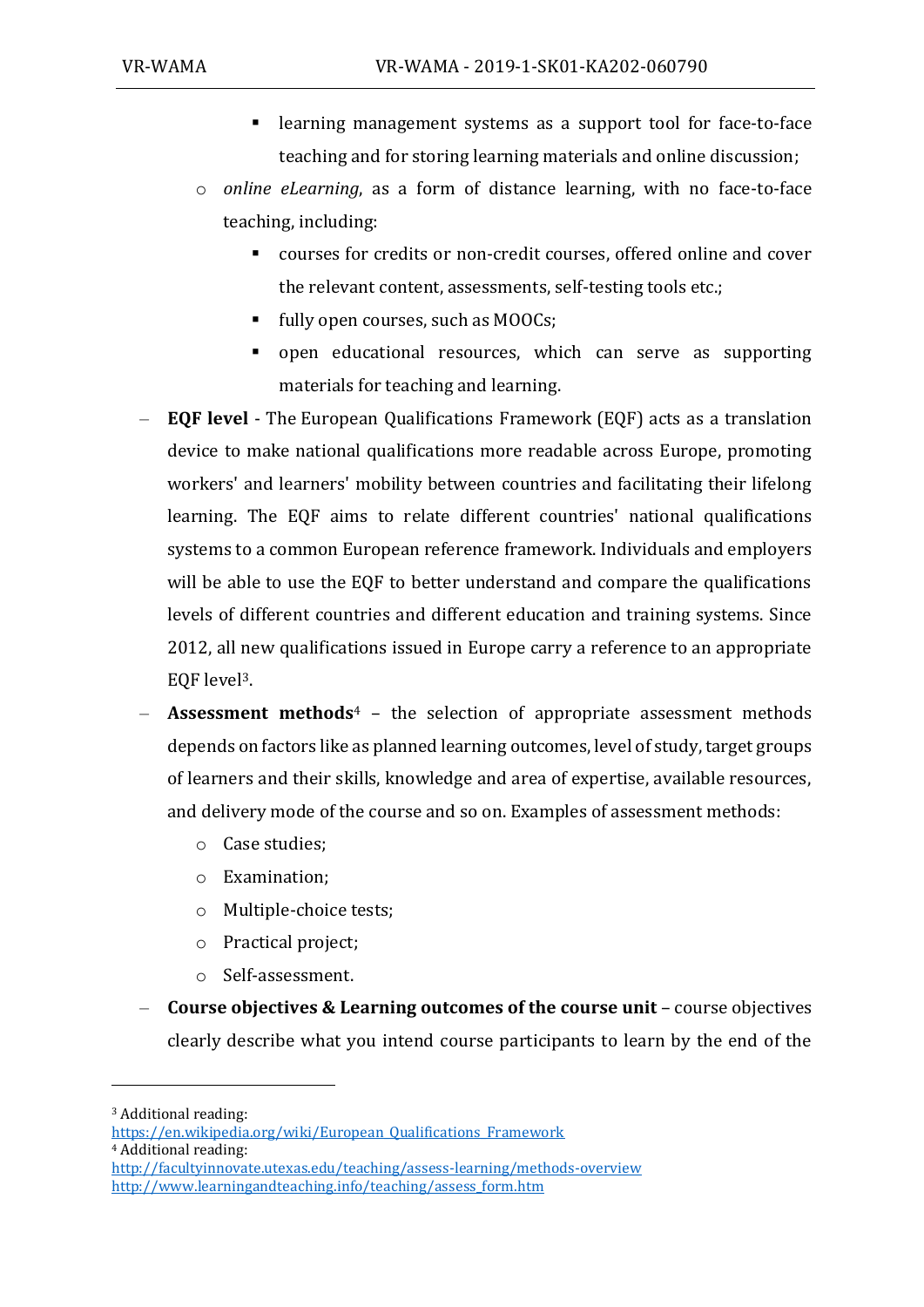course. Learning outcomes describe an intended or observed state, e.g. what your students will learn or what your students actually learned5.



## **1.1 Process of Curriculum development**



<sup>5</sup> Additional reading:

[http://resources.depaul.edu/teaching-commons/teaching-guides/course-design/Pages/course](http://resources.depaul.edu/teaching-commons/teaching-guides/course-design/Pages/course-objectives-learning-outcomes.aspx)[objectives-learning-outcomes.aspx](http://resources.depaul.edu/teaching-commons/teaching-guides/course-design/Pages/course-objectives-learning-outcomes.aspx)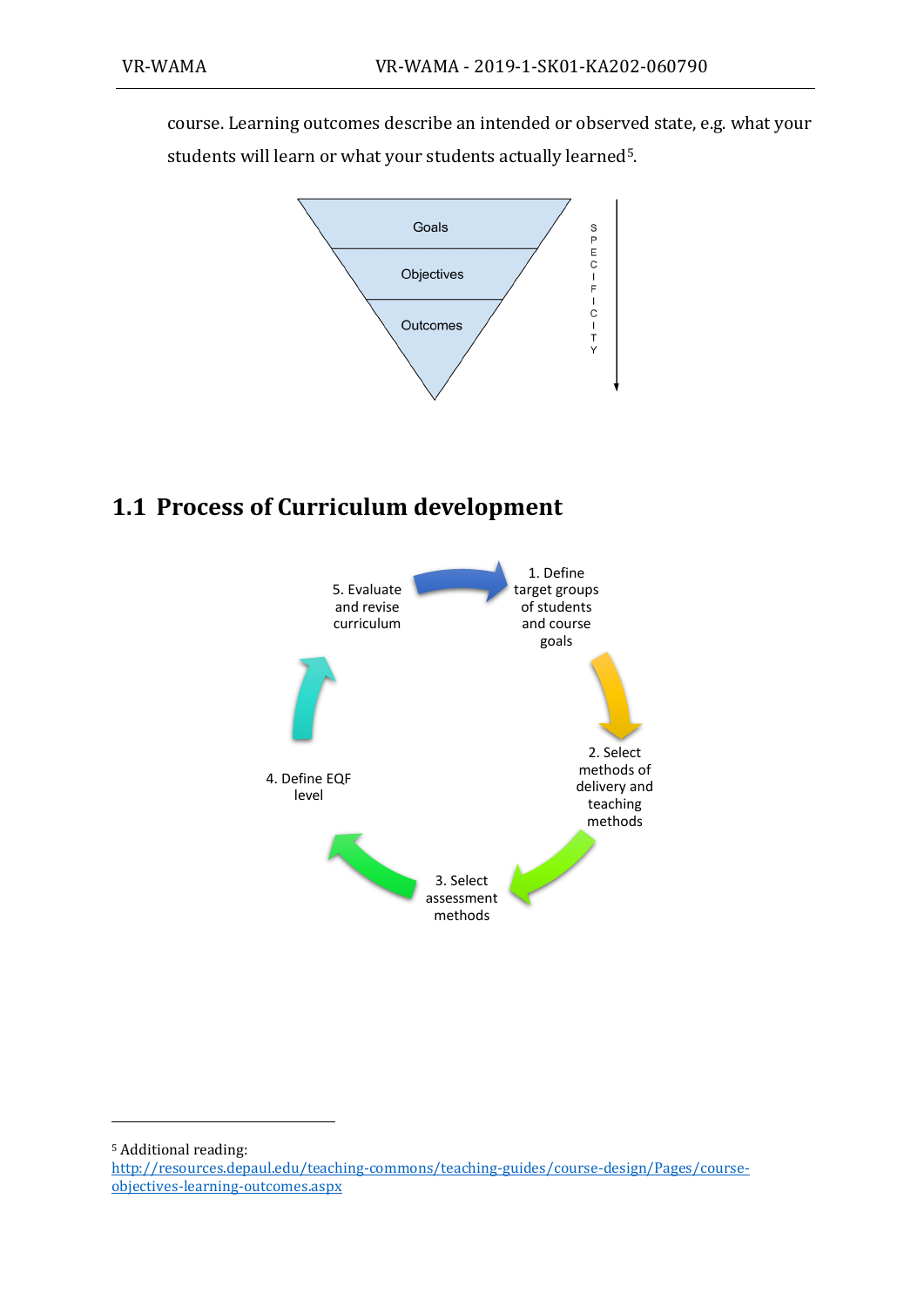## **1.2 The Curriculum Template**

Course title: Planned types, learning activities and teaching methods: Teaching hours: Mode of delivery: EQF level: Assessment methods: Learning outcomes of the course unit: Detailed content for the course Recommended or required reading: Basic: Recommended: Language of the course: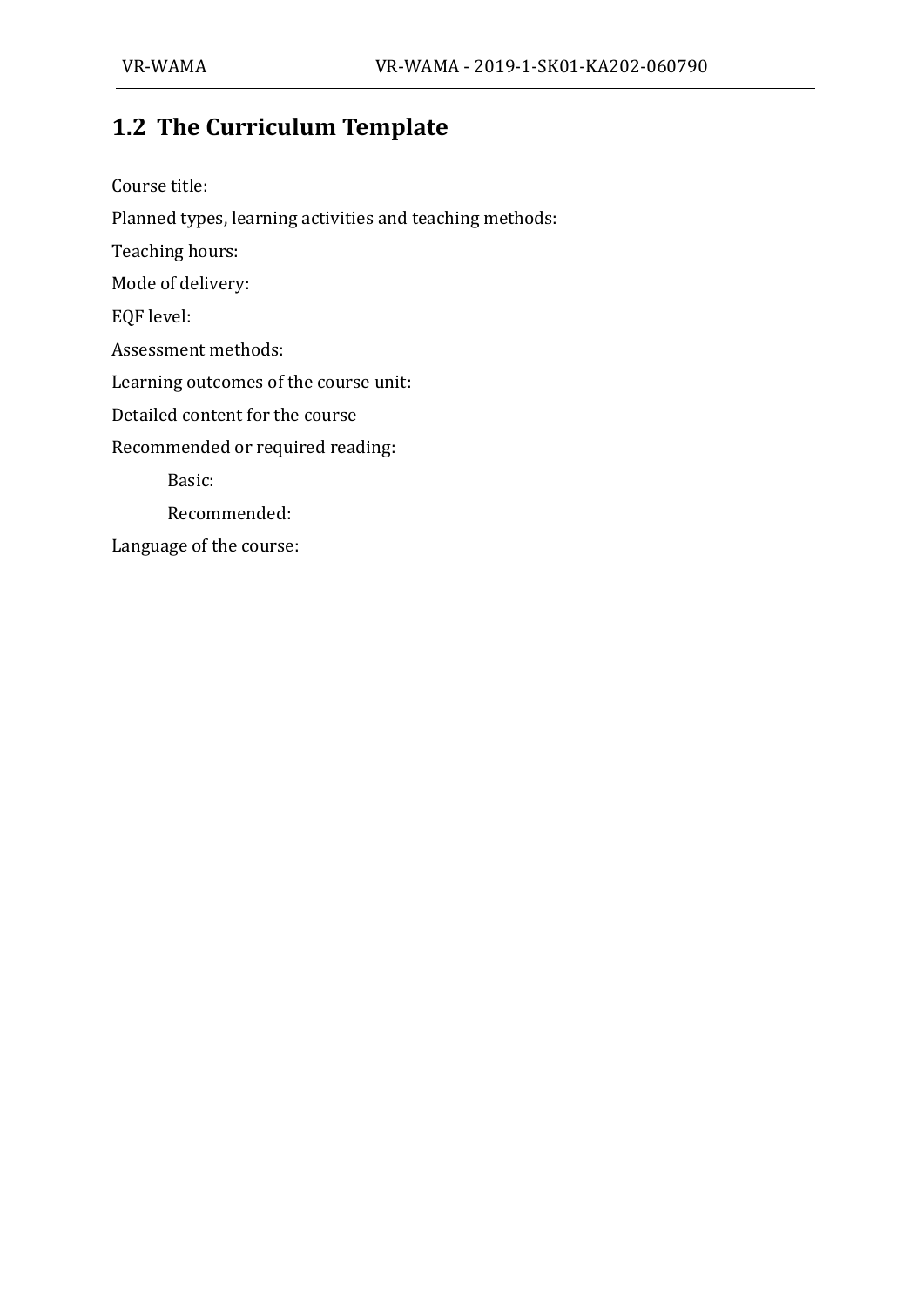### **2 Module 1: Environment introduction**

#### **Planned types, learning activities and teaching methods:**

- Debates;
- Role-plays;
- Small group activities;
- Social game;

#### **Teaching hours:** 5+

**Mode of delivery:** Web 2.0 and virtual learning environment

#### **EQF level:** level 4

#### **Assessment methods:**

- online learning materials
- class deliverables
- papers, projects, presentations,
- portfolio.

#### **Learning outcomes of the course unit:**

The theoretical objective of this module is to learn about the basics information. Knowledge about the soil, water and movement of elements at the earth. Also we will teach about the biodiversity and its need for life on the earth. To understand better the climate change and impact for humanity. The theoretical objective will also include city and concept of smart cities as, at the moment majority of population lives and works in the city. The introduction will contain and green infrastructure and urbanisation.

The practical objectives include developing of perception of wholes, information on individual activity matters and call to action.

Learning module also provides some example of good practices, new perspective and call to action.

#### **Detailed content for the course:**

- Basics of pedology and short introduction of healthy soil
- Hydrology cycle and microplastics
- The basic conditions for life on planet Earth
- Explanation of biodiversity
- Climate change short explanation of the reasons and impacts of the climate changes for human
- Smart cities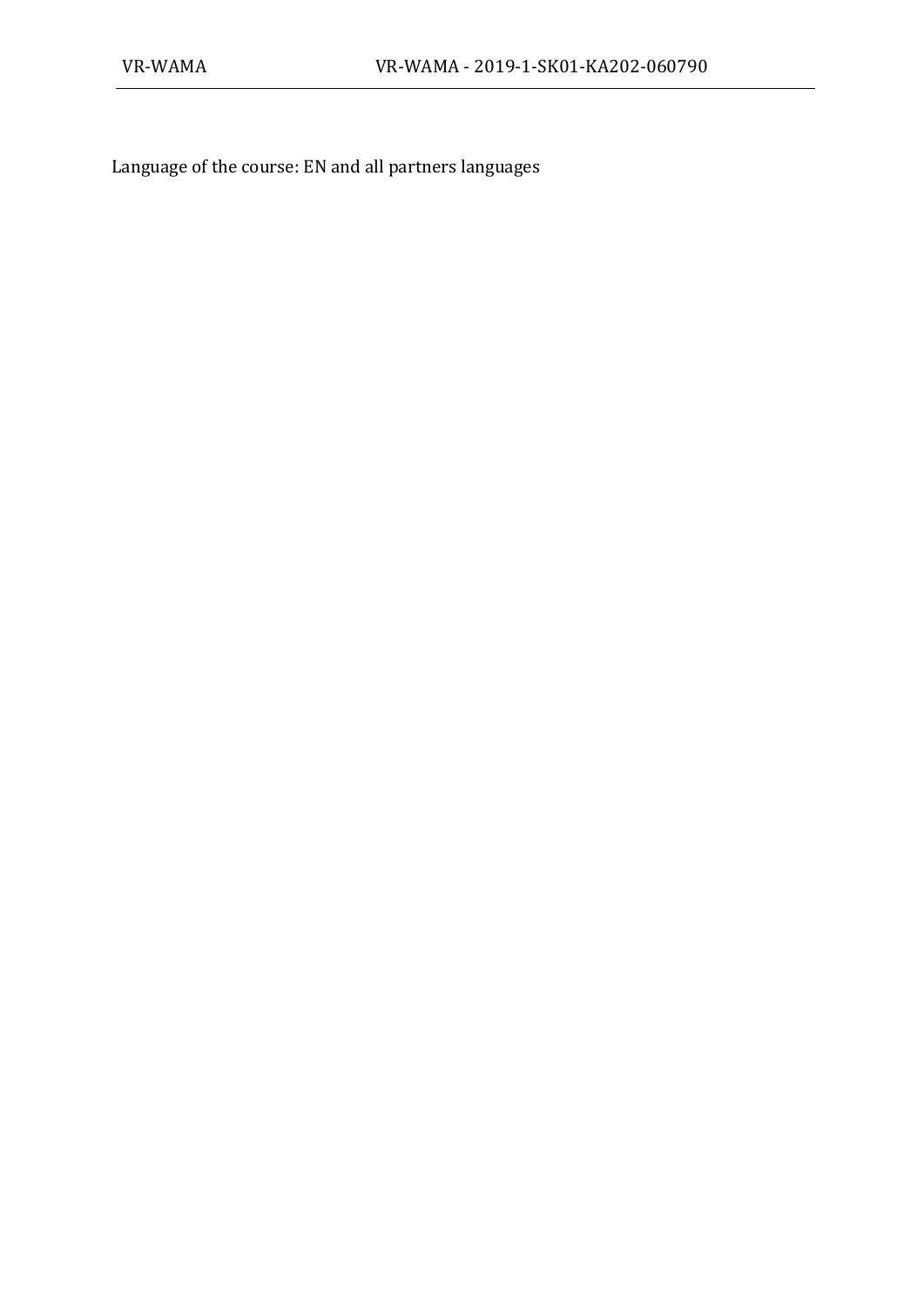## **3 Module 2: Human impact on the environment**

#### **Planned types, learning activities and teaching methods:**

- Debates;
- Role-plays;
- Small group activities;
- Social game;

#### **Teaching hours:** 5+

#### **Mode of delivery:** Web 2.0 and virtual learning environment

#### **EQF level:** level 4

#### **Assessment methods:**

- online learning materials
- class deliverables
- papers, projects, presentations,
- portfolio.

#### **Learning outcomes of the course unit:**

The theoretical objective of this module is to learn about the linear model of the economy, change of the environment since the Industrial Revolution.

The practical objectives include discussion how a modern way of live negatively affect the quality of the environment. Learning module also provides some example of good practices.

#### **Detailed content for the course:**

- Explanation of linear economy and circular economy
- Extraction of raw materials explanation mining, processing, and production of metals, plastics, and materials we use every day.
- Quality of life and the impact of metal processing and industry.
- How does climate change affect humans' lives?
- human activity affect the nature
- Introduction of waste categories.
- Problem of the underestimating of waste generated and lack of exploiting its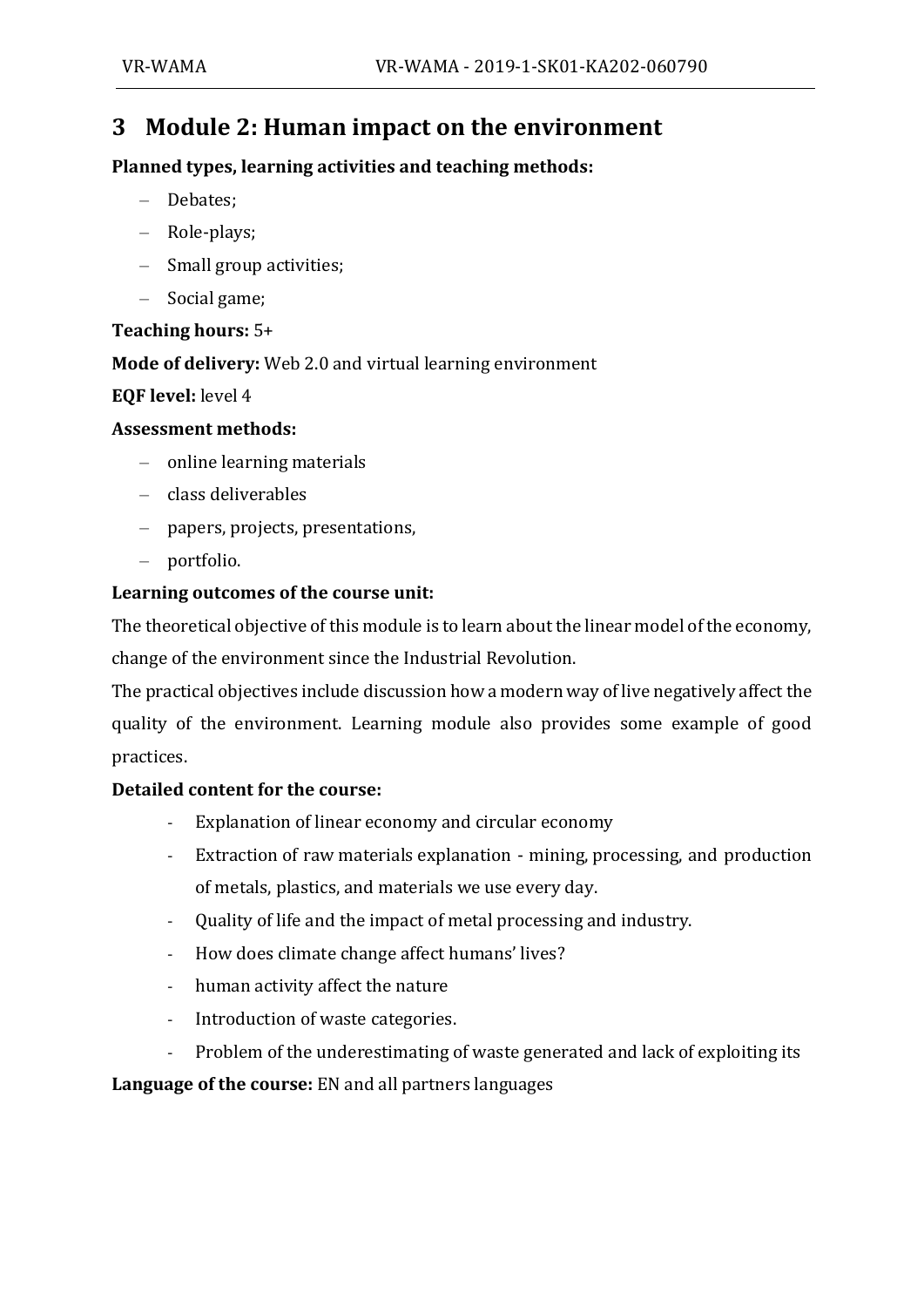### **4 Module 3: Circular Economy**

#### **Planned types, learning activities and teaching methods:**

- Debates;
- Role-plays;
- Small group activities;
- Social game;

#### **Teaching hours:** 5+

#### **Mode of delivery:** Web 2.0 and virtual learning environment

#### **EQF level:** level 4

#### **Assessment methods:**

- online learning materials
- class deliverables
- papers, projects, presentations,
- portfolio.

#### **Learning outcomes of the course unit:**

The theoretical objective of this module is to learn about the circular models in comparation with the traditional linear model. The trainee will obtain knowledge how a producer a product to meet the requirements of eco-design and will understand the terms "end-of-life" and "when the matter becomes a waste".

The emphasis will be focused on types of waste contain source of raw materials or energy or whether it has any other form of "need".

The practical objectives include to problem solving tasks how to find the potential to reuse or how to return product and/or material to the beginning of production and change the procedure to meet the concept of circularity. Learning module also provides some example of good practices.

#### **Detailed content for the course:**

- Landmining and landfilling
- The value ofraw materials, the value of production
- Municipal waste, optical sorting,
	- separation of different categories of plastic waste on "lines" with explanation "be hind the scene"
		- o production form recycled plastic material beeing sorted. To explain, the stroy of plastic bottle form "end-of-life" to the "new product"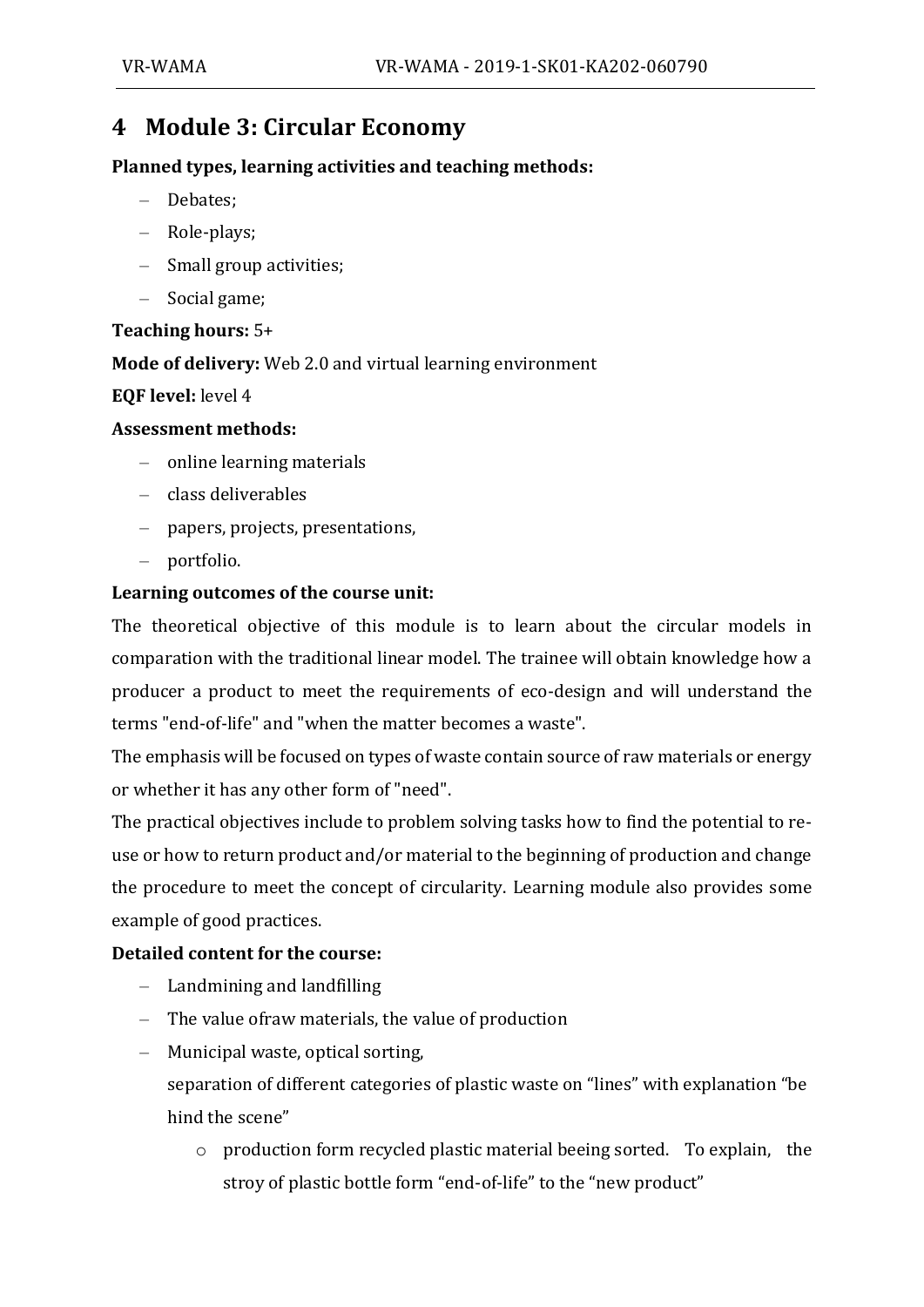- o recycling and it´s efficiency, recycling of different types of materials (glass, aluminium etc.)
- Waste composting biodegradable introduction, zero waste and cradle to cradle production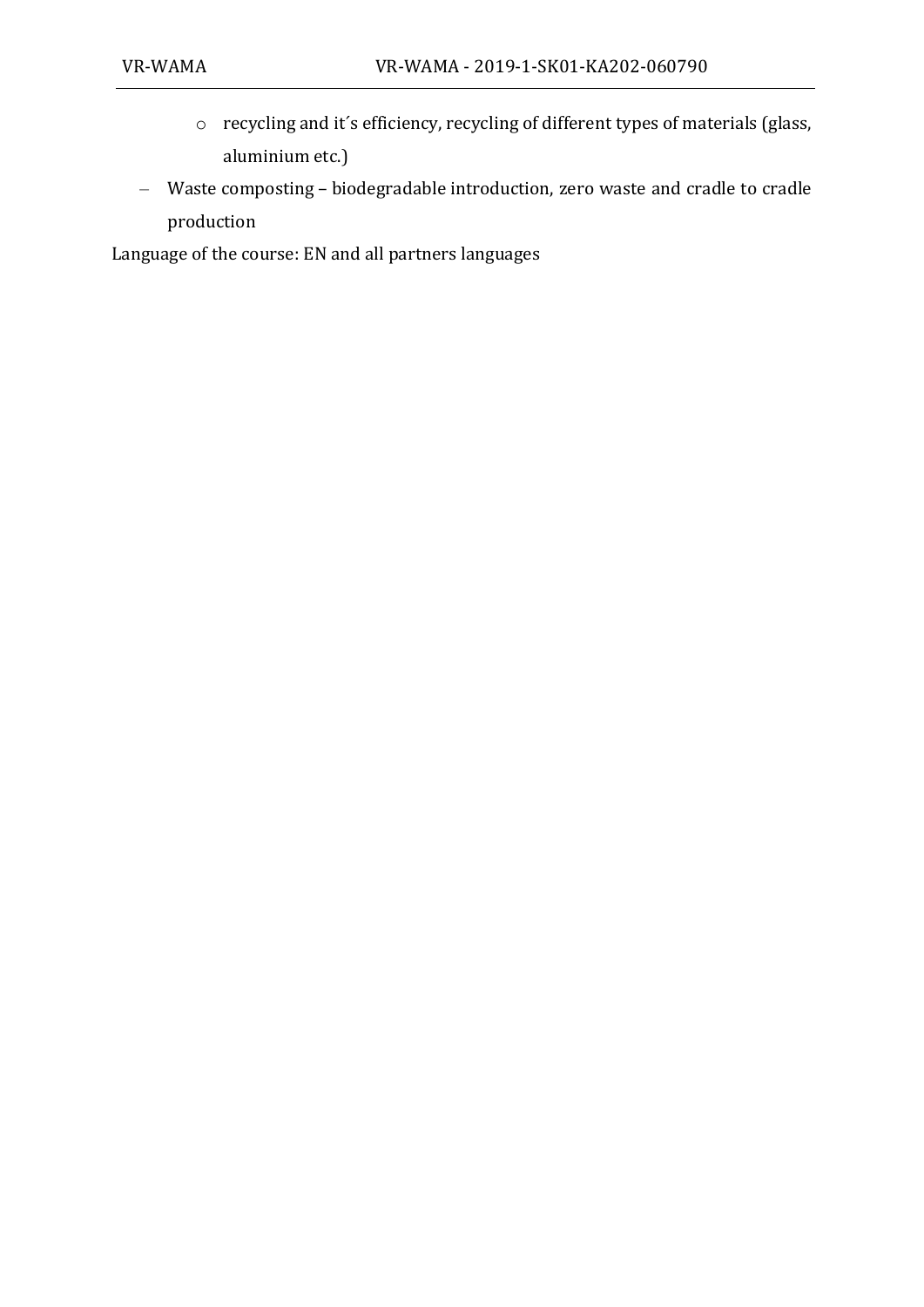### **5 Module 4: Waste treatment methods**

#### **Planned types, learning activities and teaching methods:**

- Debates;
- Role-plays;
- Small group activities;
- Social game;

#### **Teaching hours:** 5+

**Mode of delivery:** Web 2.0 and virtual learning environment

#### **EQF level:** level 4

#### **Assessment methods:**

- online learning materials
- class deliverables
- papers, projects, presentations,
- portfolio.

#### **Learning outcomes of the course unit:**

The theoretical objective of this module is to learn about the most important information on waste recovery methods and processes. The trainee will receive the knowledge about hazardous wastes, recovering energy. He/she will understand how the "incinerator" BAT and BREF look like and what are their principles.

Learning module also provides some example of good practices

#### **Detailed content for the course**

- Energy recovery, incineration, co-incineration.
- Disposal and methods of incineration waste